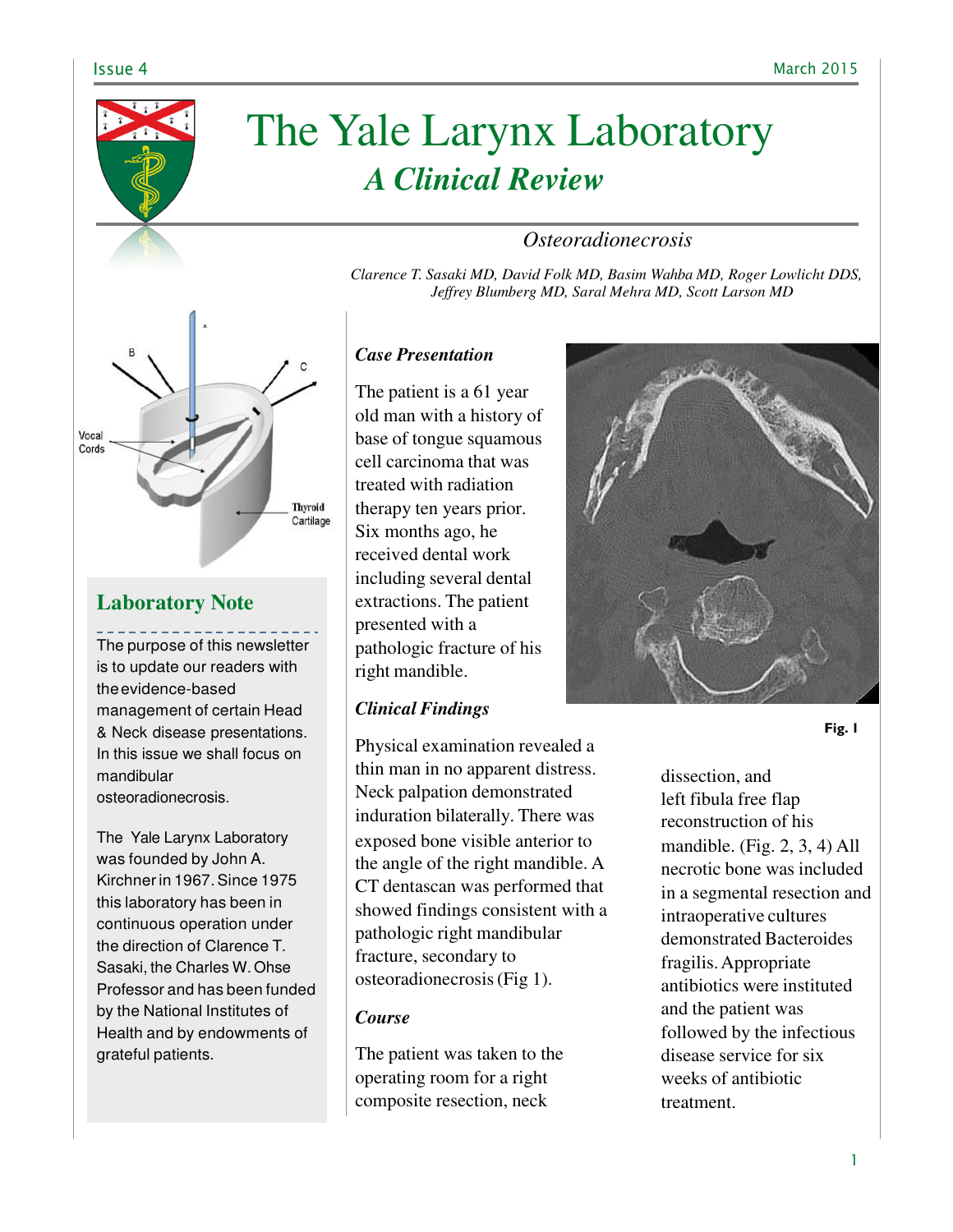

**Fig. 2** Mandibular osteomyelitis and pathologic fracture.



**Fig. 3** Segmental mandibular resection completed.

Upon outpatient follow up, his weight was noted to be stable. His reconstructed right mandible appeared intact, mechanically stable, and well healed.

## *Discussion*

In 1926, Ewing first recognized the bony changes associated with radiation therapy and described this disease as "radiation osteitis".<sup>1</sup> Osteoradionecrosis (ORN) is a potentially chronic side effect of radiation therapy for patients with head and neck cancers that can occur at any time, but 70–94% of cases have been reported to develop within the first 3 years after radiotherapy.<sup>2</sup> ORN is defined as an area of exposed, devitalized, irradiated bone that fails to heal over a period of 3-6 months in the absence of local neoplastic disease.<sup>3</sup>

The incidence of ORN in the head and neck–irradiated population was estimated to be  $4.74\%$  - 37.5%.<sup>4</sup> Marx offered the principles of hypocellularity and hypovascularity to explain the pathophysiology of osteoradionecrosis. In the head and neck, there are several factors that place the mandible at increased risk when compared to other bones in the craniofacial skeleton, most likely due to its relatively poor vascularity.

Others suggest that it can be attributed to the fact that the mandible is included in the radiation field more frequently than the maxilla.<sup>5</sup>

There is a direct relationship between the total radiation dose and the incidence of osteoradionecrosis, with a threshold of 5000 cGy. When the total radiation dose is 7000 cGy or greater, there is 10 times the relative risk of osteoradionecrosis. In addition, the mechanism of radiation delivery can significantly impact the development and severity of necrosis, with brachytherapy implants having the greatest relative risk in combination with external beam exposures of 6500 cGy.<sup>7</sup>In a study by Kuluth et al, there was a statistically significant incidence of osteoradionecrosis in patients with more advanced tumors (stage III or IV), recurrent tumors, tumors involving the tongue, retromolar trigone, and floor of mouth, and clearly with tumors invading bone.<sup>8</sup>

Established ORN has a varied presentation ranging from mild asymptomatic disease to severe pain, fistulas, suppuration, exposed bone, and pathological fracture.<sup>9</sup>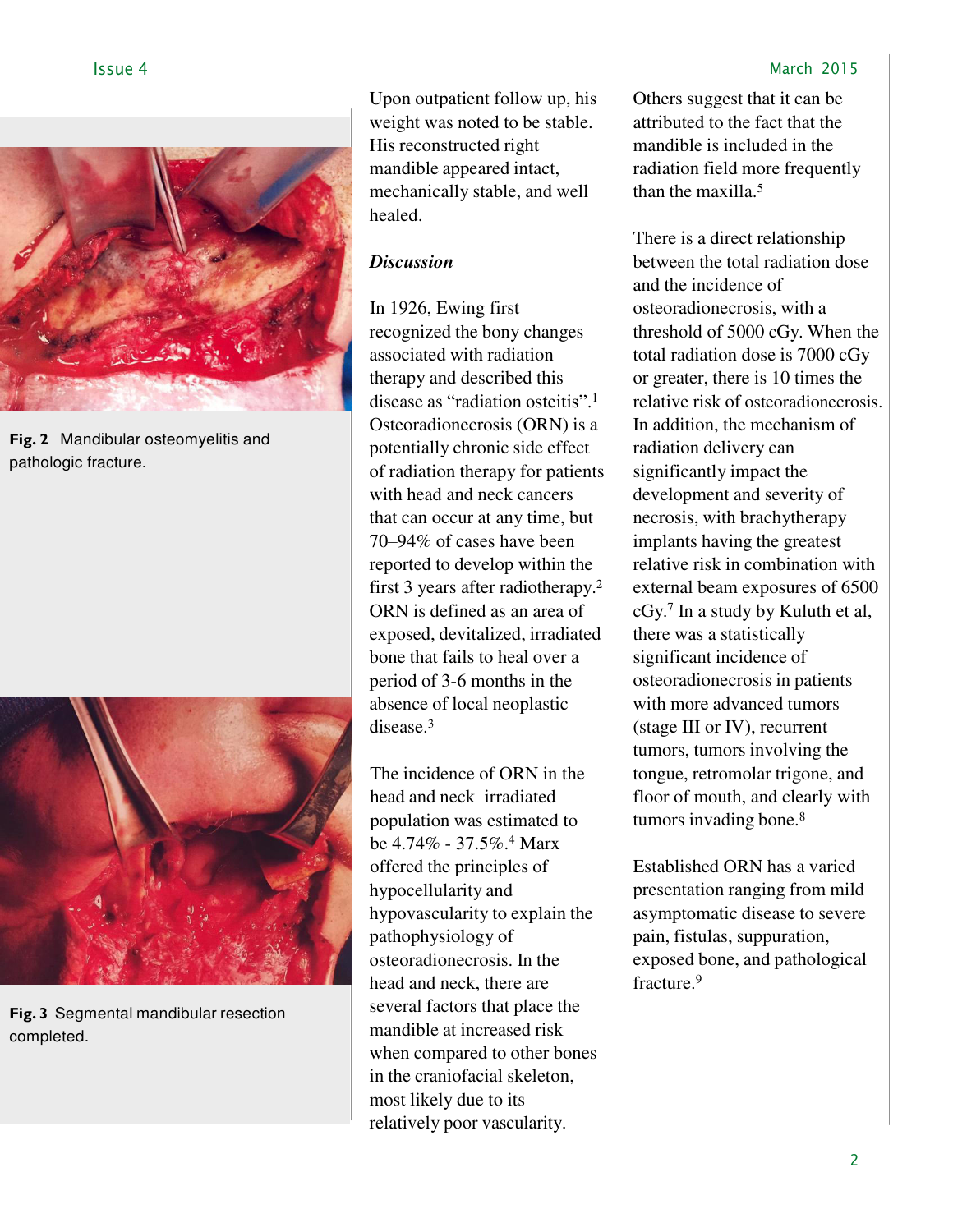

**Fig. 4** Vascularized fibula inset and stabilized.

Kagan and Schwartz described a three stage clinical staging system. Stage I is defined as minimal soft tissue ulceration and limited exposed cortical bone. Stage II is defined as localized involvement of the mandibular cortex and underlying medullary bone. Stage III is classified based on full thickness involvement of the bone, including the inferior border.<sup>9</sup>

In some hands, Stage I ORN is managed conservatively (local wound care with or without Hyperbaric oxygen (HBO), and antibiotics). Conservative management has traditionally involved sequestrectomy and HBO that theoretically enhances neovascularization and wound healing, but more recently, medical management with pentoxifylline, tocopherol and clodronate has been introduced. Advanced disease (Stage III) is managed surgically with a wide resection and immediate microvascular free flap reconstruction. It is the intermediate stage disease (Stage II) for which it remains difficult to recommend a definitive treatment course. There are intermediate stage patients who will respond to transoral debridement, HBO, and antibiotics. There is also a subset of intermediate stage patients who do not respond to

this treatment plan and ultimately require a segmental resection and reconstruction.10,11 A Cochrane review concluded that although there is some evidence that HBO improves outcome, further large randomized trials of "high methodological rigour" are needed.<sup>12</sup> Of note, a randomized controlled trial by Annane et al. concluded that HBO is not better than placebo.<sup>13</sup>

The precautions that could be taken include prophylactic oral care prior to, during and following completion of RT. During the early post-treatment period, the patient should visit the dentist every 4 months.<sup>11</sup> All anticipated dental extractions should be completed prior to RT.

In general at our institution we do not favor HBO because of its undocumented efficacy and because of its theoretical potential to enhance neoplastic growth nor do we support decisions for early dental implants that threaten the closed integrity of the irradiated mandible. Consistent with prevailing practice we will use microvascular reconstructive methods as opposed to free bone grafts especially when operatively open to the oral cavity.